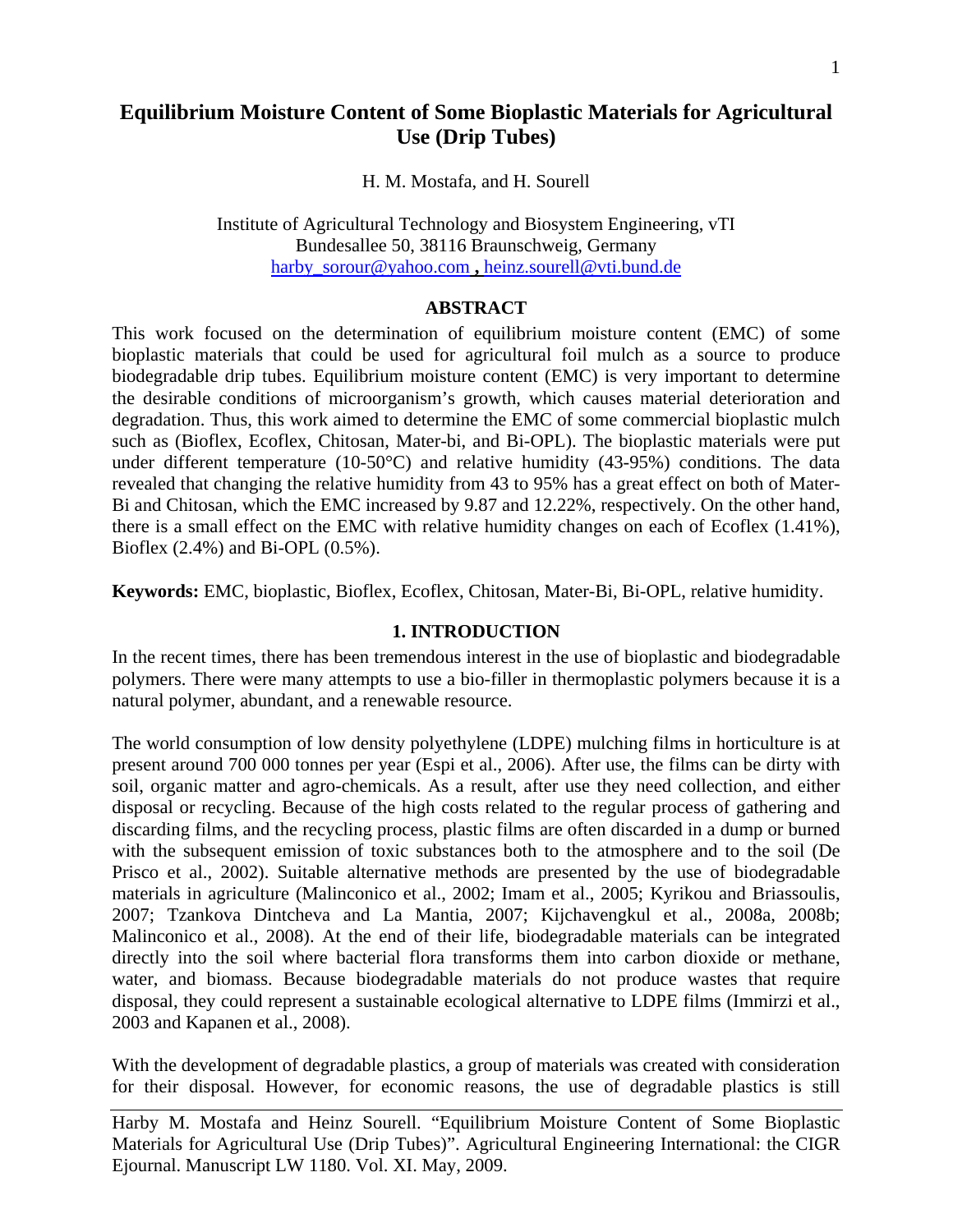negligible. These plastics are suitable for waste management to close circular flow, save oil reserves, stabilize CO2 emission and offer consumers an environmentally friendly option (Tien et al., 2000).

Plastic films actually used for soil mulching have two serious drawbacks: they are manufactured with non-renewable oil based raw materials and produce large amounts of plastic wastes that require disposal. Biodegradable coatings that can be sprayed represent an ecological friendly alternative to synthetic petro-chemical polymers for soil mulching (Immirzi et al., 2009).

Molecules of water are constantly leaving and returning to the biomaterial surface. If the same number of molecules of water returns to as leave from the surface, an equilibrium condition exists. The moisture content of the material at equilibrium with the given environment, the relative humidity and the temperature, is called the equilibrium moisture content (EMC) The partial pressure of the water vapor in the ambient air equilibrates the partial pressure of the water vapor in the material.

The EMC of some agricultural produce for bio-plastic applications are reported in the literature. Starch was used as a bio-filler in thermoplastic polymers (Kaewta et al., 2008). Starch is used as filler because it is a natural polymer, abundant, inexpensive and a renewable resource. Starch is degraded by microorganisms and is suitable for blending with bioplastics and biodegradable polymers. Unfortunately, the mechanical properties of thermoplastic polymer/starch blends are very poor due to the incompatibility and hydrophilic nature of starch (Kaewta et al., 2008). Ashour (2003) reported that, the EMC of wheat straw increased with increasing the relative humidity but it decreased with increasing temperature. The equilibrium moisture content of barley straw was higher than that of the wheat straw. The relative humidity has greater effect on the change of moisture content of bales compared to the effect of the temperature. He reported that the EMC equilibrium moisture content ranged between (8.4-22.9%) for all conditions (5-30 °C temperature and 43-96% relative humidity).

Paetau et al. (1994) studied the effect of moisture level in molding soy isolate into plastic specimens at 125oC. The percent elongation of samples increased as water content increased in the molding material. The moisture content of the molding material was crucial for the rigidity and extensibility of the specimens. Moisture contents above 10% resulted in more extensible specimens with decreased tensile strength.

Swearingen (2001) reported that the composition of wood and straw are quite similar. Both consist largely of cellulose plus inorganic materials. At about 18% moisture content, fungi which are present in wood and straw as spores become active and begin breaking down cellulose, creating what we know as dry rot. Below 18% MC (dry weight basis), the active fungi go dormant.

Watts et al. (1995) found that the deterioration of straw can be a result of microbial activity, which is a function of such environmental variables as temperature, pH, oxygen, radiation and availability of moisture. The exact relationship between the equilibrium relative humidity and the moisture content of the straw was given by the moisture sorption isotherm as a function of the type of straw and the ambient temperature.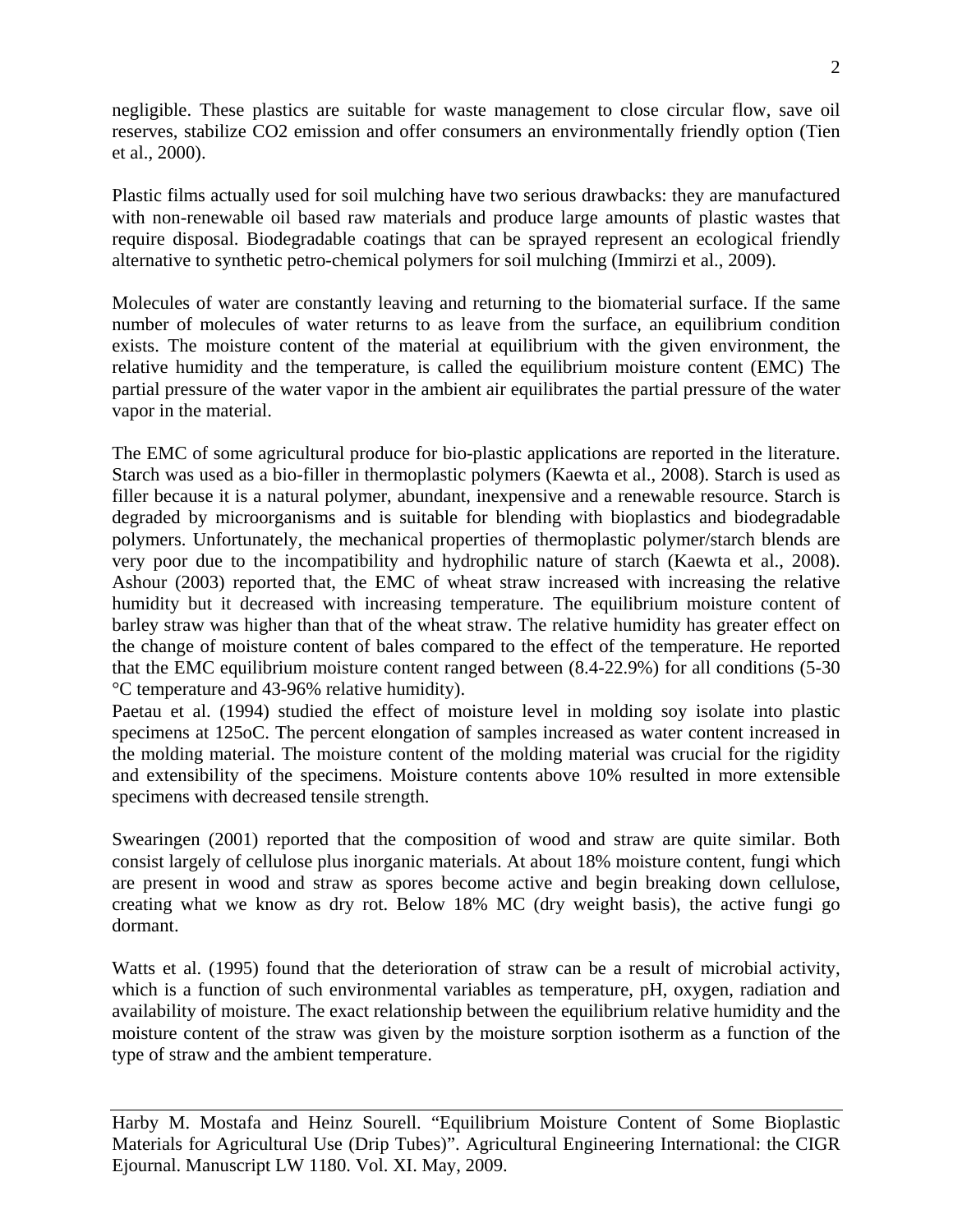Fully arnorphous bio-plastic applications are limited by the fact that a polymer's Tg (the glass transition temperature) is highly affected by the relative humidity (especially for hydrophilic polymers). Below the Tg the material is rigid, and above the Tg it becomes visco-elastic or even liquid. Below this critical threshold, only weak, non-cooperative local vibration and rotation movements are possible. Film relaxation in relation to temperature follows an Arrhenius time course. Above the Tg, threshold, strong, cooperative movements of whole molecules and polymer segments can be observed (Cuilbert et al., 2005).

Ritschkoff et al. (2000) studied mould contamination (at constant humidity and temperature conditions) for several wood-based materials, stone-based materials and insulation materials. All building materials tested were susceptible to mould growth in humidity higher than 90% RH at temperature above 15°C. However, building materials of different origin showed variable tolerance against fungal growth under the test conditions. In the stone-based materials the critical humidity level and exposure time needed for the initial fungal growth was higher than in the wood-based materials. In the material combinations the initial mould growth principally retarded in the contact surface. Equilibrium moisture content is very important factor in drying, storing the agricultural products and saving building materials such as wood.

Due to the lack of information about the thermal, physical and mechanical properties of some bioplastic materials using in agriculture, the main aim of this work was to obtain the EMC of some bioplastic materials as one of a series of research will be done to identify the properties of these materials and the possibility for using it as biodegradable drip tubes for developing and management of micro irrigation systems.

# **2. EXPERIMENTAL PROCEDURES**

According to DIN EN ISO 12571 (1996), equilibrium moisture content was determined for five commercial bioplastic samples collected from market which were used as agricultural mulch film (Bioflex, Ecoflex, Mater Bi, Chitosan and Bi-OPL foil) to study the material stability and found which is better to use for produce the biodegradable drip tubes.

Ecoflex<sup>®</sup> F BX 7011 is a biodegradable aliphatic-aromatic copolyester based on the monomers 1,4-butanediol, adipic acid and terephthalic acid for film extrusion. It has been developed for the conversion to flexible films using a blown film or cast film process. Typical applications are packaging films, agricultural films and compost bags (BASF, 2007).

Bio-Flex® film compounds are innovative PLA / copolyester blends. The excellent processing qualities stem from the outstanding compatibility of the polymeric components polylactic acid (PLA) and the biodegradable copolyester. Bio-Flex ® film compounds do not contain starch or derivatives of starch (FKUR, 2008)

Chitin, a polysaccharide of animal origin, is obtained from seafood industrial waste material. It occurs in the skeletal material of crustaceans such as crabs, lobsters, shrimps, prawns and crayfish. Chitosan is the deacetylated product formed by treatment of chitin with concentrated (50%) caustic alkali. Thus Chitosan is safe (nontoxic), biocompatible and biodegradable (Yadav et al., 2004 and Radhakumary et al., 2005).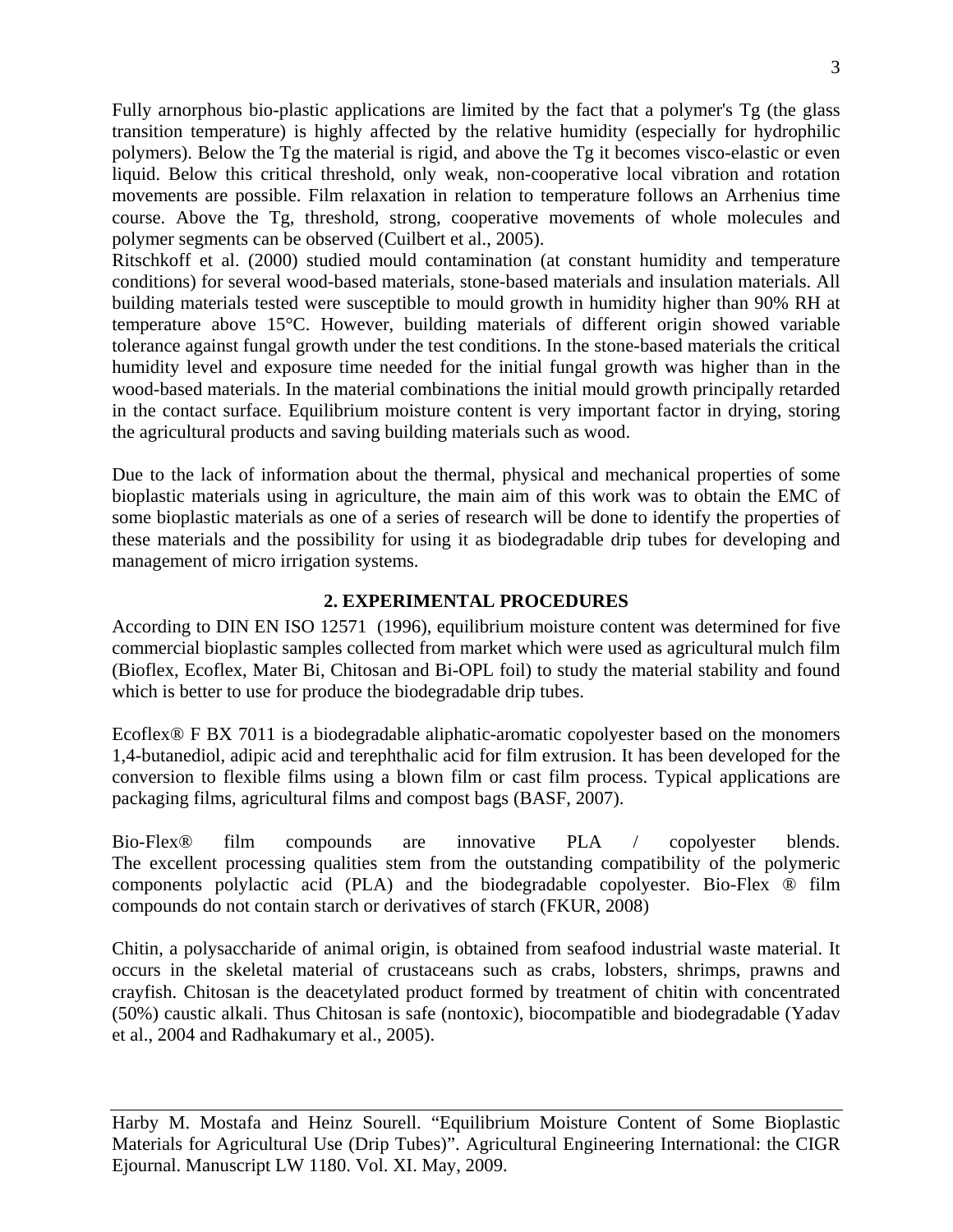Mater - Bi<sup>®</sup> is a biodegradable thermoplastic material made of natural components (corn starch and vegetable oil derivatives) and of biodegradable synthetic polyesters. The material is certified as biodegradable and compostable in accordance with European Norm EN 13432 and with the national regulations UNI 10785 and DIN 54900 (Novamont , 2008).

Bi-OPL is biodegradable film mulching and produced from poly lactic acid (PLA which made of degradable materials (corn) and compostable in accordance with DIN EN13432 (Oerlemansplastics, 2008).

Samples with 10 x 10 cm were taken and put on a wire mesh, then above a plastic dish containing a saturated salt solution. The samples, wire mesh and dishes were placed inside a basket. The basket was put in a plastic bag with an air-tight seal. These bags were put inside a climate chamber at different temperatures (10, 20, 30, 40, and 50°C) and in order to obtain different relative humidity values (43, 53, 65, 75, 85, and 95%) in the surrounding materials in the bags, the chemical substances listed in Table 1 were used. The development was controlled with combined T/RH sensors. After 2 or 3 weeks, until a constant relative humidity inside the bags were reached, samples were weighed and the moisture contents were calculated.

A climate chamber measuring 3.5 x 2.75 x 3.0 m was used to control the temperature conditions. Capacitive humidity sensors (Aluminum 12 mm  $\phi \pm 2$  % for RH, and 1 K for temperature accuracy, made in Germany) contained a glass substrate with a humidity-sensitive polymer layer between two metal electrodes. With absorption of water, corresponding to the relative humidity, the dielectric constant, and as a result, the capacity of the thin-film capacitor, changed. The measuring signal is directly proportional to the relative humidity and is not dependent on the atmospheric pressure.

Moisture content for the materials was measured according to (ASHRAE, 1997). The materials were put in the drier until a constant weight was obtained. The following equation was used to calculate the MC:

$$
MC = \frac{(\mathbf{W}_{\rm m} - \mathbf{W}_{\rm d})}{\mathbf{W}_{\rm d}} \times 100
$$

Where: MC: Moisture content  $(\%$ , db) Wm: Moist weight (kg) Wd: Dry weight (kg)

|  | Table (1): Chemicals substances used for adjusting different relative humidity values. |  |  |  |
|--|----------------------------------------------------------------------------------------|--|--|--|
|  |                                                                                        |  |  |  |

| Name                | Materials         | Relative humidity (%) |
|---------------------|-------------------|-----------------------|
| Sodium sulfate      | Na2SO4.10 H2O     | 95                    |
| Potassium chloride  | <b>KCI</b>        | 85                    |
| Sodium chloride     | <b>NaCl</b>       | 75                    |
| Sodium nitrite      | NaNO <sub>2</sub> | 65                    |
| Magnesium nitrate   | (Mg NO3).6 H2O    | 53                    |
| Potassium carbonate | K2CO3.2 H2O       | 43                    |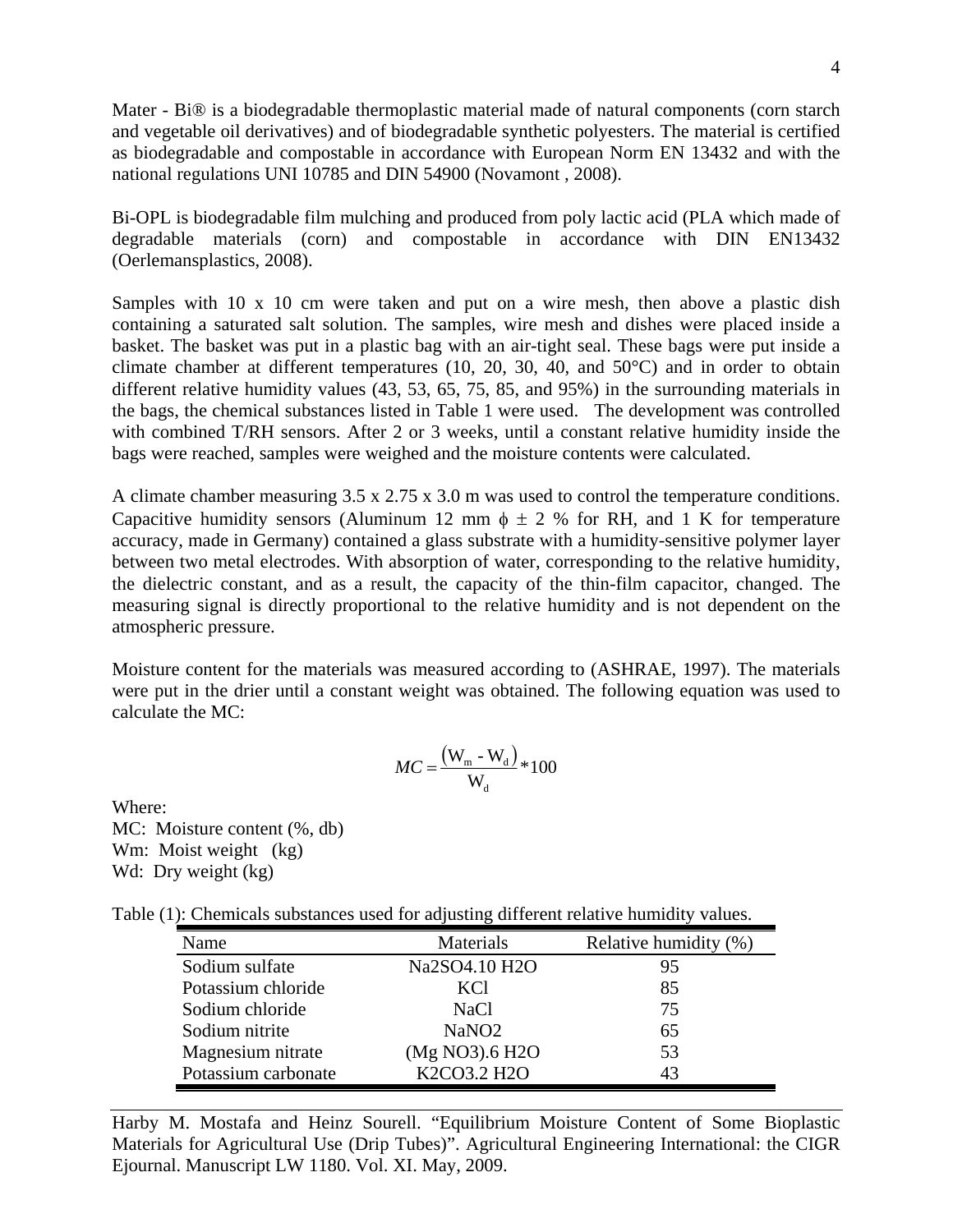### **3. RESULTS**

### **3.1 Mater-Bi**

Fig.1 shows the equilibrium moisture content (EMC, % db) of Mater-Bi at different predetermined relative humidity values and temperatures. The samples were placed under conditions of relative humidity ranging from  $43-95$ %, and temperatures of  $10-50$ °C.

The results revealed that the equilibrium moisture content of Mater-Bi increased with increasing the relative humidity but it decreased with increasing the temperature. It seems that the relative humidity has a greater effect on the equilibrium moisture content than the temperature, where, changing the relative humidity from 43 to 95% leads to an increase of 12.17 % in the moisture content of the material at 10 $\degree$ C temperatures. On the other hand, increasing the temperature from 10-50C caused a decrease of 4.3% in the equilibrium moisture content of the material at 43 % relative humidity, while at the higher temperatures and relative humidity (50  $\degree$ C and 95 %), increasing the relative humidity from 43 to 95% at 50  $^{\circ}$ C caused an increase of 9.41 %, whereas it was 7.06 % when the temperature increased from 10-50  $\degree$ C at 95 % relative humidity.

The average of EMC from 43 to 95% relative humidity ranged from 2.37 to 12.24 %, on the other hand it ranged from 8.10 to 4.78 % for 10 to 50 °C. At low relative humidity (43 %) the maximum equilibrium moisture content was 4.30 % at 10 °C while it was a low of 0 % at 50 °C. As relative humidity rises, the equilibrium moisture content (EMC) reached a high of 16.47 % at 10 °C and a low of 9.41 % at 50 °C.



#### **3.2 Ecoflex**

Fig.2 shows the equilibrium moisture content (EMC, % db) of material at different relative humidity values and temperatures. At low relative humidity (43 %) the maximum equilibrium moisture content was 5.88 % at 10  $^{\circ}$ C while it was a low of 3.53 % at 50  $^{\circ}$ C. As relative humidity rose, the equilibrium moisture content (EMC) reached a high of 8.24 % at 10  $^{\circ}$ C and a low of 7.06 % at 50 °C. It is also noticed that, changing the relative humidity from 43 to 95% lead to an increase of 2.36 % in the moisture content of the material at 10  $^{\circ}$ C temperature. On the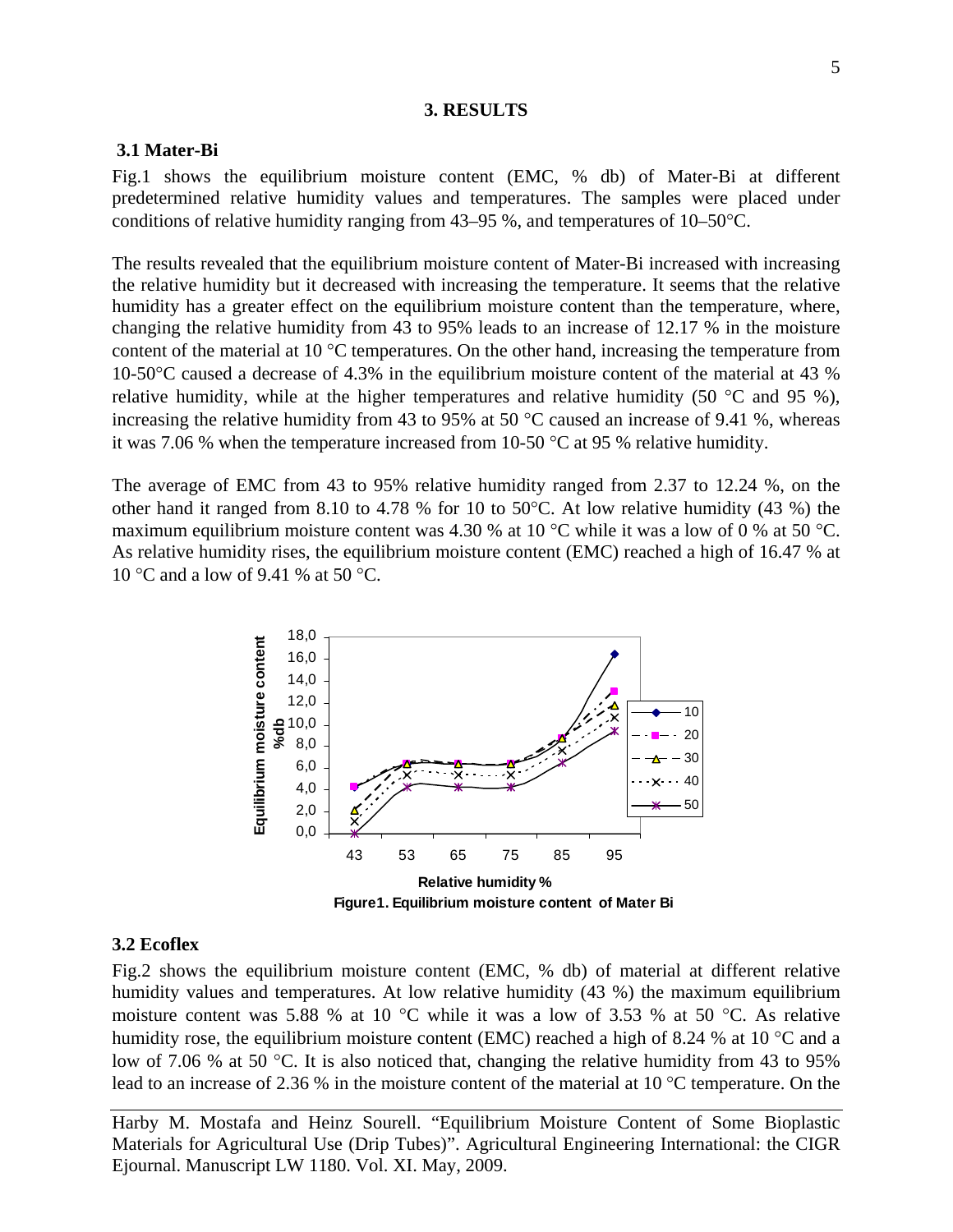other hand, increasing the temperature from 10-50  $^{\circ}$ C caused a decrease of 2.35 % in the equilibrium moisture content of Ecoflex material, while at the higher temperatures and relative humidity (50 °C and 95 %), increasing the relative humidity from 43 to 95% at 50 °C caused an increase of 3.53 %, whereas it was 1.18 % when the temperature increased from 10-50  $\degree$ C at 95 % relative humidity.



#### **3.3 Chitosan**

Fig.3 shows that the maximum equilibrium moisture content for Chitosan materials at low relative humidity (43 %) was 7.64 % at 10 °C while it was a low of 3.47 % at 50 °C. As relative humidity rises, the EMC reached a high of 19.44 % at 10  $^{\circ}$ C and a low of 13.19 % at 50  $^{\circ}$ C. It is also noticed that changing the relative humidity from 43 to 95% leads to an increase of 11.80 % in the moisture content of the material at  $10^{\circ}$ C temperatures. On the other hand, increasing the temperature from 10-50  $\degree$ C caused a decrease of 4.17 % in the equilibrium moisture content of Chitosan material, while at the higher temperatures and relative humidity (50  $\degree$ C and 95 %), increasing the relative humidity from 43 to 95% at 50  $^{\circ}$ C caused an increase of 9.72 %, whereas it was 6.25 % when the temperature increased from 10-50  $\degree$ C at 95 % relative humidity.

#### **3.4 Bioflex**

Bioflex has the same trend like Ecoflex and Mater-Bi, where the EMC is increased with increasing relative humidity, but it decreased with small rate in the case of increasing the temperature (Fig 4). The results revealed that at 10, 20, 30 and 40 oC had the same effect on the moisture content of Bioflex when changing the relative humidity from 43 to 95%, it lead to an increase of 2.37% in the moisture content. On the other hand, increasing the temperature to 50 C caused a small decrease in the EMC, it lead to a decrease of about 0.2, 0.21, 0.14, 0.31, 0.3 and 0.08% when changing the relative humidity from 43 to 95%, respectively.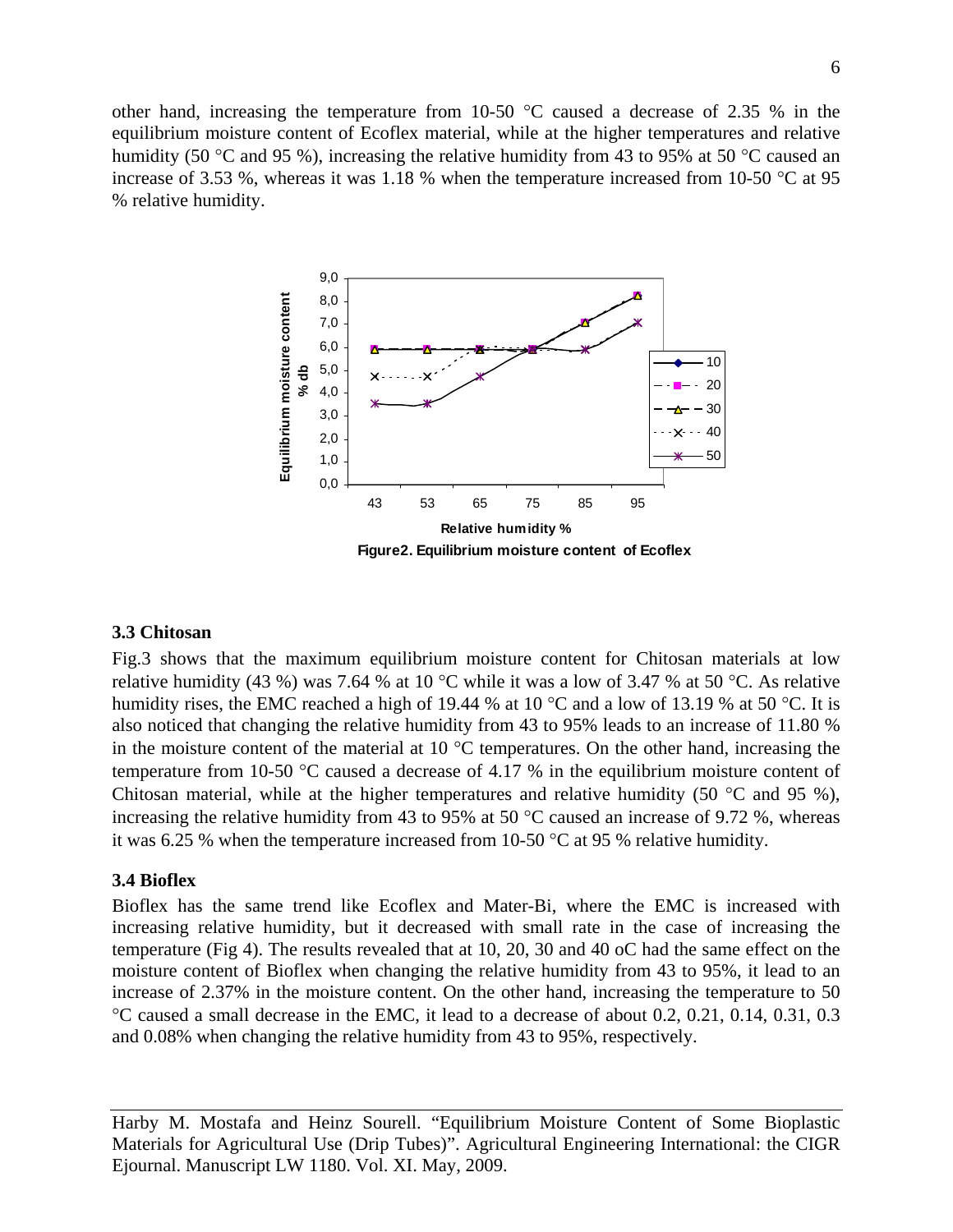

**Figure3. Equilibrium moisture content of Chitosan**



## **3.5 Bi-OPL**

From the data plotted in Fig.5, it can be observed that Bi-OPL looks like Bioflex. In the case of changing relative humidity from 43 to 75%, and the temperature from 10 to 50 °C, we can find that the EMC was stable (1.03%). On the other hand, the mean of EMC increased to 0.12 and 0.5% when the relative humidity increasing to 85 and 95%. So we can find that neither temperature (10 to 50 °C) nor relative humidity (43 to 95%) had an effect on the EMC of Bi-OPL.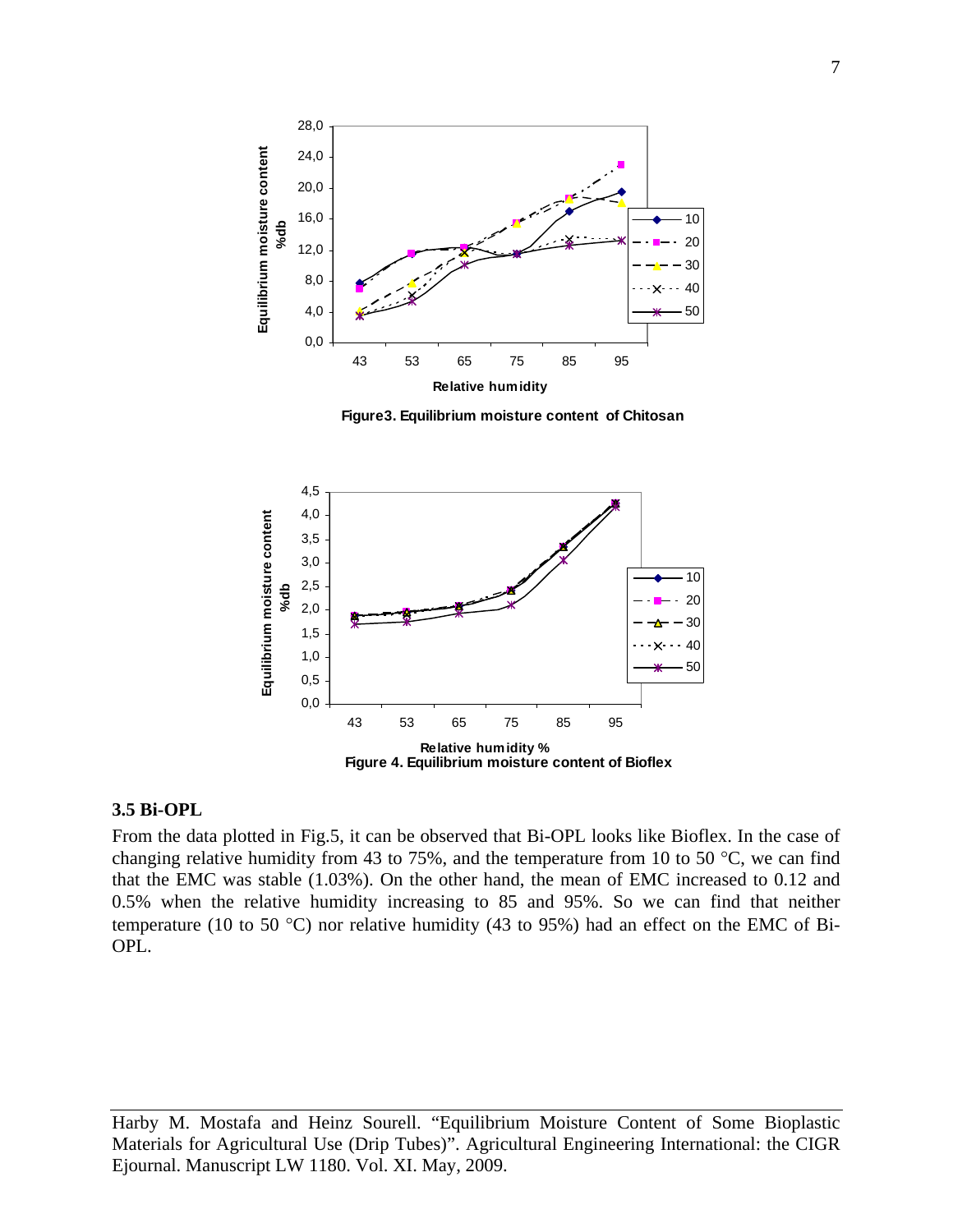

#### **4. DISCUSSION**

The results revealed that both Mater-Bi and Chitosan has a great affect by changing the relative humidity from 43 to 95%, which the EMC increased by 9.87 and 12.22% respectively. On the other hand, there is a small effect on the EMC by changing the relative humidity on each of materials: Ecoflex (1.41%), Bioflex (2.4%) and Bi-OPL (0.5%). This may be due to the fact that the moisture content is identical to the sorption isotherms, where water is adsorbed from the vapor of the ambient air, and the moisture content is in equilibrium with the ambient relative humidity. Two mechanisms are responsible for this sorption phenomenon, at low relative humidity values, water molecules are attached to the pore film wall forming a thin water film, as relative humidity rises, this film becomes thicker and capillary condensation starts taking place in the narrow pores, the two mechanisms overlap each other, but at high relative humidity, the capillary condensation becomes dominant (Kuenzel, 1991).

Equilibrium moisture content of bioplastic materials increases with the rise of relative humidity at the same temperature. That was due to the vapor pressure deficit (VPD) decreases with increasing relative humidity which creates an atmosphere close to saturation and that increases the ability of sheep thickness to absorb more moisture from the surrounding atmosphere. On the other hand, with increasing temperature from 10 to 50  $\degree$ C, equilibrium moisture content decreases according to Künzel (1994) and Krus (1995).

#### **5. CONCLUSION**

The results revealed that the equilibrium moisture content of all materials under study increased with increasing the relative humidity but it decreased with increasing the temperature. The equilibrium moisture content of Chitosan and Mater-Bi was higher than Ecoflex and Bioflex and it was the lowest for Bi-OPL. The temperature and relative humidity play an important role in the microorganism activity which can attach and degrade the bio materials, so each of following: Ecoflex, Bioflex and Bi-OPL, may hold for a longer period of time than Chitosan and Mater-Bi as a mulch film. It may be better to use the same materials which use to produce each of Ecoflex, Bioflex and Bi-OPL to produce the degradable drip tubes for drip irrigation system.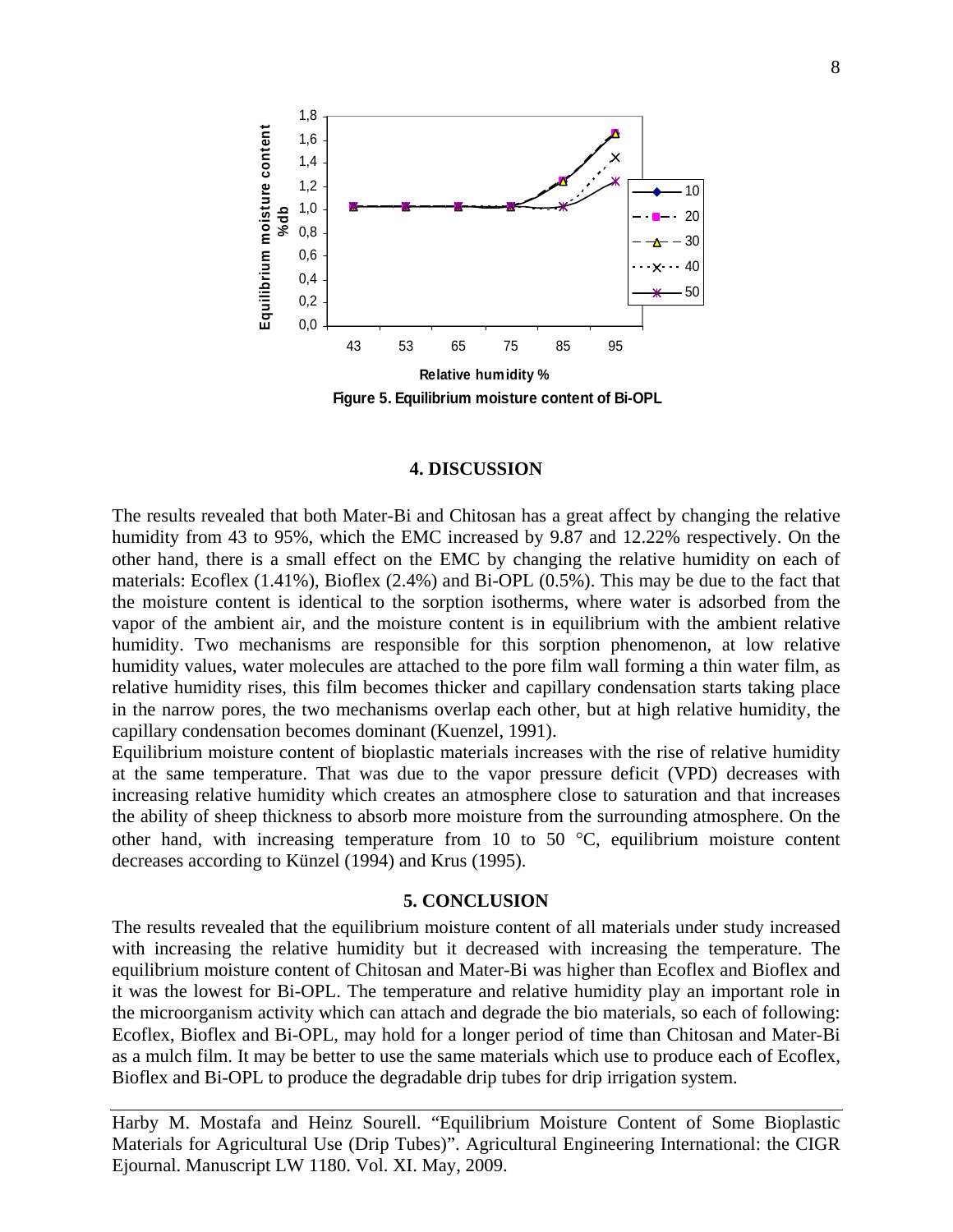#### **6. FUTURE WORK**

Further work should be done to measure the effect of soil type and the length of time for the degradation of these materials.

# **7. REFERENCES**

- Ashour,T.H. 2003. The use of renewable agricultural by- products as building materials. Ph.D thesis, Benha University, Egypt. (http://www.downloads.fasba.de/TahaAshour-2003 complete.pdf).
- ASHRAE. 1997. ASHRAE Handbook, Fundamentals. New York. American Society of Heating and Refrigerating and Air conditioning Engineers, Inc.
- BASF Company, 2007. Production information, Ecoflex<sup>®</sup> Brochure (www.basf-ag/ecoflex)
- Cuilbert S., and N. Contard, 2005. Innovations in Food Packaging: Agro-polymers for edible and biodegradable films: review of agricultural polymeric materials, physical and mechanical characteristics. Elsevier Ltd
- De Prisco N, B. Immirzi, M. Malinconico, P. Mormile, L. Petti and G. Gatta. 2002. Preparation, physico-chemical characterization and optical analysis of polyvinyl alcohol-based films suitable for protected cultivation. Journal of Applied Polymer Science, 86, 622–632.
- Espi E, A. Salmero`n, A. Fontecha, Y. Garcı`a, and A. Real. 2006. Plastic films for agricultural applications. Journal of Plastic Film & Sheeting, 22(2), 85–102.
- FKUR company , 2008. Production description (http://www.fkur.de/?page=95).
- Imam S H, P. Cinelli, S.H. Gordon, and E. Chiellini. 2005. Characterization of biodegradable composite films prepared from blends of poly (vinyl alcohol), cornstarch and lignocellulosic fiber. Journal of Polymers and the Environment, 13(1), 47–55.
- Immirzi, B., G. Santagata, G. Vox, and E. Schettini. 2009. Preparation, characteristics and field testing of a biodegradable sodium alginate-based spray mulch. Biosystems engineering  $102, 461 - 472$
- Immirzi B., M. Malinconico, G. Romano, R. Russo, and G. Santagata. 2003. Biodegradable films of natural polysaccharides blends. Journal of Materials Science Letters, 22(20), 1389–1392.
- Kaewta K., and V. Tanrattanakul, 2008. Preparation of cassava starch grafted with polystyrene by suspension polymerization. Carbohydrate Polymers 73 (4), 647–655.
- Kapanen A., E. Schettini, G. Vox, and M. Ita¨ vaara. 2008. Performance and environmental impact of biodegradable films in agriculture: a field study on protected cultivation. Journal of Polymers and the Environment, 16(2), 109–122.
- Kijchavengkul T., R. Auras, M. Rubino, M. Ngouajio, and R.T. Fernandez. 2008a. Assessment of aliphatic-aromatic copolyester biodegradable mulch films. Part I: field study. Chemosphere, 71, 942–953.
- Kijchavengkul T., R. Auras, M. Rubino, M. Ngouajio, and R.T. Fernandez. 2008b. Assessment of aliphatic-aromatic copolyester biodegradable mulch films. Part II: laboratory simulated conditions. Chemosphere, 71, 1607–1616.
- Krus, M. 1995. Feuchtetransport und speicherkoefficienten poröser mineralischer Baustoffe. Theoretische Grundlagen und Messtechniken. Disseration, Universität Stuttgart.
- Kuenzel, H. 1991. Feuchteeonfluss auf die Waermeleitfaehigkeit bei Hygroskopischen und nicht Hygroskopischen Stoffen. WKSB. 36:15-18.
- Künzel, H. M. 1994. Verfahren zur ein-und zweidimensionalen Berechnung des gekoppelten Wärme und Feuchtetransports in Bauteilen mit einfachen Kennwerten. Disseration, Universität Stuttgart.